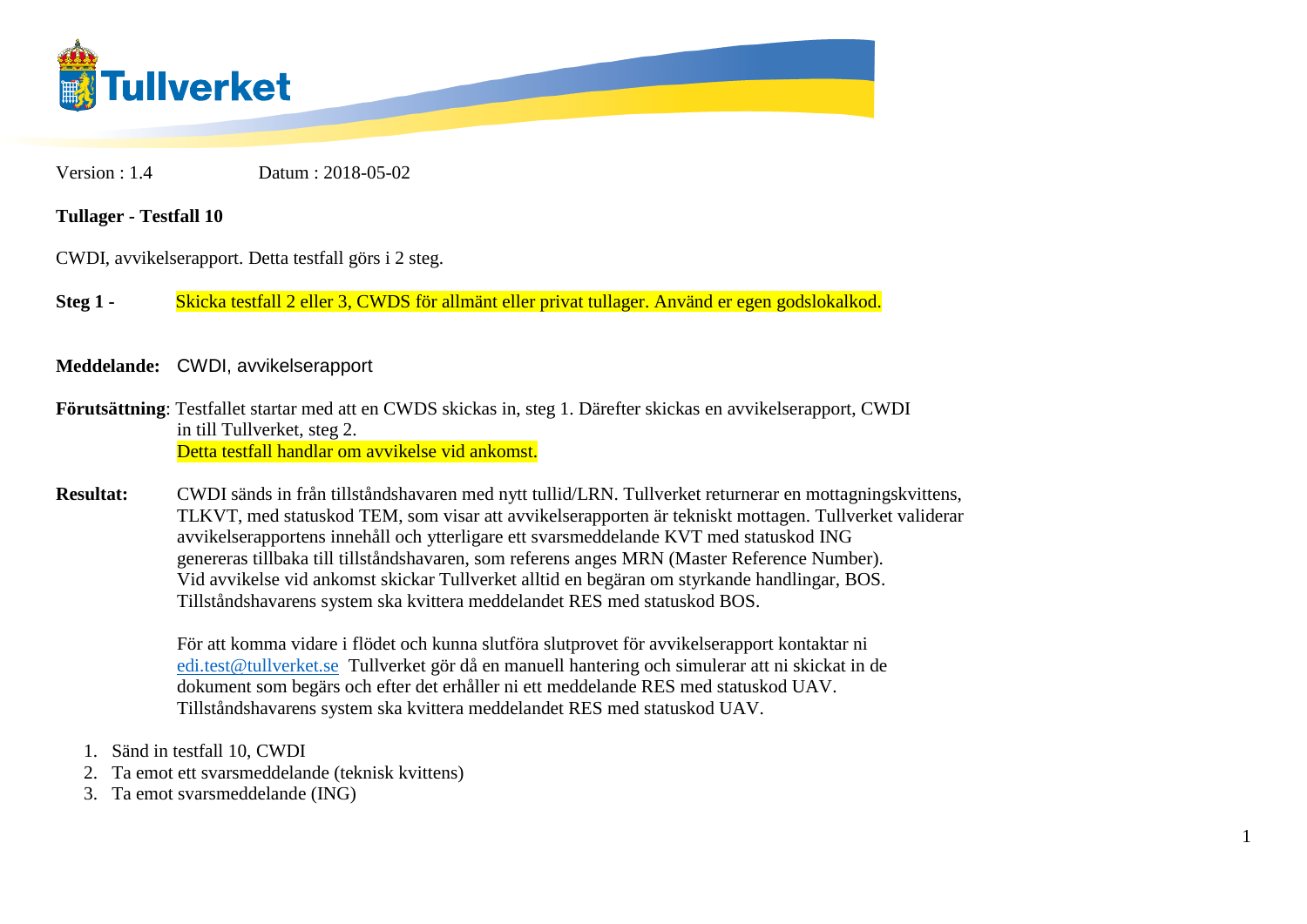- 4. Ta emot meddelande RES med statuskod BOS
- 5. Skicka teknisk kvittens på meddelande RES
- 6. Ta emot svarsmeddelande (UAV) när Tullverket simulerat mottagande av begärda handlingar och fattat beslut i ärendet.
- 7. Skicka teknisk kvittens på meddelande UAV

## **Steg 2**

## **Tullager testfall 10**

## *CWDI, avvikelserapport*

| <b>WCO ID</b>    | Crd                | Tree | $\vert$ XML Taq              | <b>Guiding information</b>             |                                                                                                                                                                     | Format Rules |                                       |
|------------------|--------------------|------|------------------------------|----------------------------------------|---------------------------------------------------------------------------------------------------------------------------------------------------------------------|--------------|---------------------------------------|
| 42A              | <b>Declaration</b> |      |                              | <b>WCO Desc:</b>                       | Any statement or action, in any form prescribed or accepted<br>by the Governmental Agency, giving information or<br>particulars required by the Governmental Agency |              |                                       |
| D026             | 11                 |      | <b>FunctionalReferenceID</b> | <b>UCC No:</b><br>Name EN:<br>Name SE: | $\frac{2/5}{LRN}$<br><b>LRN</b>                                                                                                                                     |              | an22 Nytt Tullid/LRN från egen serie  |
| D011             | $\sim$ 1           |      | <b>IssueDateTime</b>         | <b>WCO Desc:</b><br><b>SE Usage:</b>   | Date at which a document was issued and when appropriate,<br>signed or otherwise authenticated<br>Tid för avvikelse                                                 | an.35        | Datum = inom 3 dagar från frigörandet |
|                  | 11                 |      | <b>DateTime</b>              |                                        |                                                                                                                                                                     |              |                                       |
| D013             | 1.1                |      | <b>TypeCode</b>              | <b>SE Usage:</b>                       | Avvikelsetillfälle                                                                                                                                                  | an3          | DAA                                   |
| 05A              | 0.1                |      | Agent                        | <b>WCO Desc:</b>                       | Person authorised to act on behalf of another party                                                                                                                 |              |                                       |
| R004             | 11                 |      | ID                           | UCC No:<br>Name EN:<br>Name SE:        | 3/20<br>Representative identification no<br>Ombudets identifieringsnummer                                                                                           | lan17        |                                       |
| 102              | 11                 |      | <b>FunctionCode</b>          | <b>UCC No:</b><br>Name EN:<br>Name SE: | 3/21<br>Representative status code<br>Kod för ombuds status                                                                                                         | n1           |                                       |
| 17C              | 11                 |      | AuthorisationHolder          | <b>WCO Desc:</b>                       | Details related to the holder of the authorisation                                                                                                                  |              |                                       |
| R <sub>144</sub> | 11                 |      | ID                           | <b>UCC No:</b><br>Name EN:<br>Name SE: | 3/39<br>Holder of the authorisation - identification no.<br>Tillståndshavarens identifieringsnummer - referens                                                      | lan17        | Uppgiftslämnarens EORI-nummer         |
| R <sub>145</sub> | 11                 |      | CategoryCode                 | UCC No:<br>Name EN:<br>Name SE:        | 3/39<br>Holder of the authorisation - type code<br>Tillståndshavarens identifieringsnummer - kod för<br>tillståndstyp                                               | lan.4        | CW1 alternativt CWP                   |
| 67A              | 11                 |      | <b>GoodsShipment</b>         | <b>WCO Desc:</b>                       | Details about the movement and the handling of goods<br>shipped together on one or more means of transport between<br>original consignor and final consignee        |              |                                       |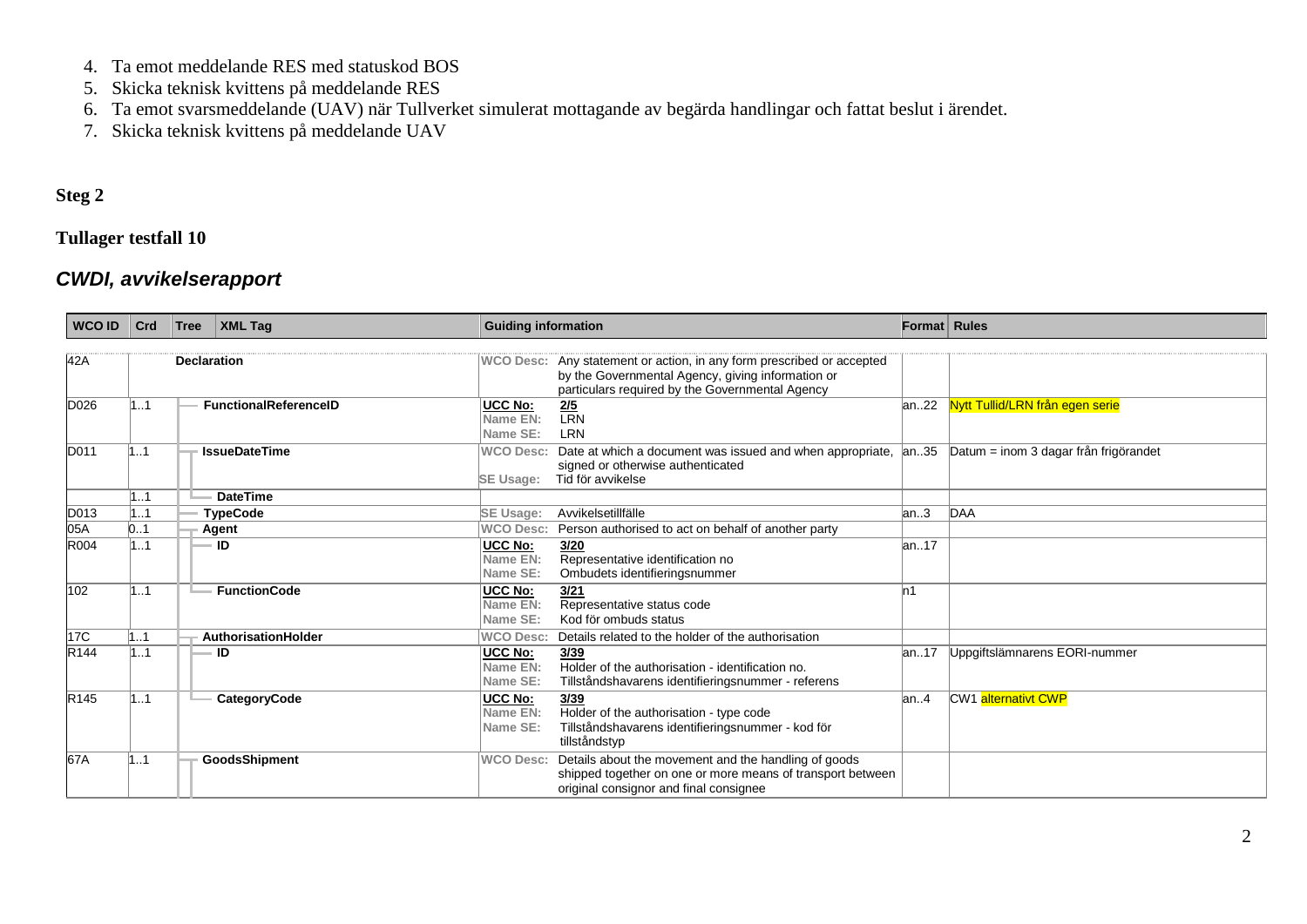| 28A  |    | Consignment     |                                               | WCO Desc: Details about the transport between a consignor and a<br>consignee as specified in the transport contract document |    |                                                                           |
|------|----|-----------------|-----------------------------------------------|------------------------------------------------------------------------------------------------------------------------------|----|---------------------------------------------------------------------------|
| 64A  |    | GoodsLocation   |                                               | WCO Desc: Information about the place where the goods are located                                                            |    |                                                                           |
| L016 | 01 | Name            | UCC No:<br><b>Name EN:</b><br><b>Name SE:</b> | 5/23<br>Location of goods - Identification of location<br>Varornas förvaringsplats - Identifiering av platsen                |    | an35 Egen godslokalkod som angavs i den ursprungliga<br>tulldeklarationen |
| L017 | 01 | - ID            | <b>UCC No:</b><br>Name EN:<br>Name SE:        | 5/23<br>Location of goods - Additional identifier<br>Varornas förvaringsplats - Tilläggskod                                  | ں… |                                                                           |
| ∟110 |    | <b>TypeCode</b> | UCC No:                                       | 5/23                                                                                                                         |    |                                                                           |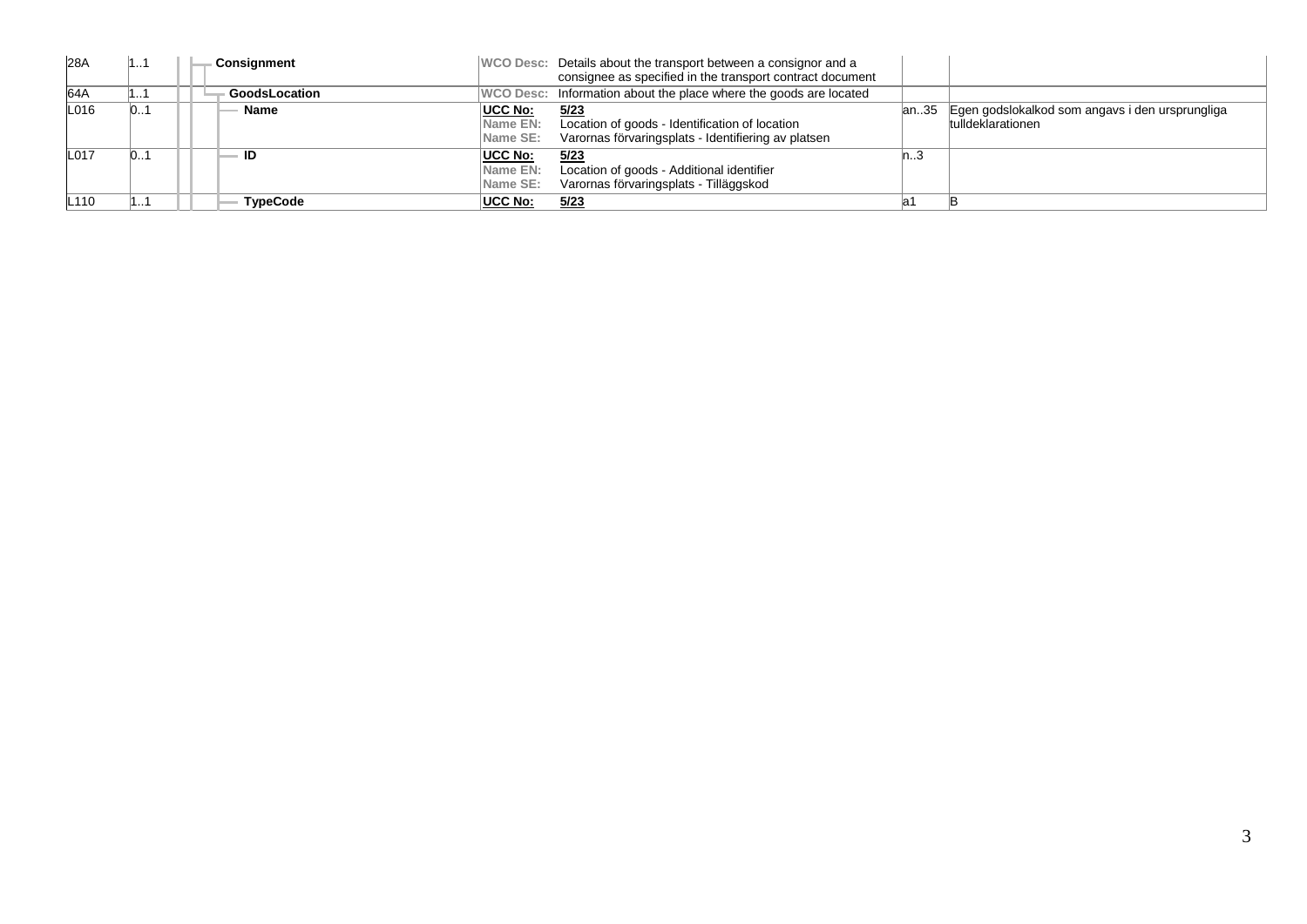| <b>WCO ID</b> | Crd   | Tree | <b>XML Tag</b>              | <b>Guiding information</b>             |                                                                                                                       | Format       |                 |
|---------------|-------|------|-----------------------------|----------------------------------------|-----------------------------------------------------------------------------------------------------------------------|--------------|-----------------|
|               |       |      |                             | Name EN:<br>Name SE:                   | Location of goods - Type of location<br>Varornas förvaringsplats - Typ av plats                                       |              |                 |
| 04A           | 1.1   |      | <b>Address</b>              | <b>WCO Desc:</b>                       | Details relating to an address                                                                                        |              |                 |
| 410           | 1.1   |      | <b>TypeCode</b>             | UCC No:<br>Name EN:<br>Name SE:        | 5/23<br>Location of goods - Qualifier of the identification<br>Varornas förvaringsplats - Kod för identifieringsmetod | la1          |                 |
| 241           | 01    |      | <b>CityName</b>             | <b>UCC No:</b><br>Name EN:<br>Name SE: | 5/23<br>Location of goods - City<br>Varornas förvaringsplats - Ort                                                    | an35         |                 |
| 242           | 1.1   |      | <b>CountryCode</b>          | <b>UCC No:</b><br>Name EN:<br>Name SE: | 5/23<br>Location of goods - Country<br>Varornas förvaringsplats - Land                                                | a2           | <b>SE</b>       |
| 239           | 01    |      | Line                        | <b>UCC No:</b><br>Name EN:<br>Name SE: | 5/23<br>Location of goods - Street and number<br>Varornas förvaringsplats - Gatuadress                                | an70         |                 |
| 245           | 01    |      | PostcodelD                  | <b>UCC No:</b><br>Name EN:<br>Name SE: | 5/23<br>Location of goods - Postcode<br>Varornas förvaringsplats - Postnummer                                         | an.9         |                 |
| 68A           | 1.999 |      | GovernmentAgencyGoodsItem   | <b>WCO Desc:</b>                       | Goods item as declared to Government Agency                                                                           |              |                 |
| 094           | 1.1   |      | <b>GoodsStatusCode</b>      | SE Usage:                              | Typ av avvikelse                                                                                                      | an.3         | <b>SU</b>       |
| 006           | 1.1   |      | <b>SequenceNumeric</b>      | <b>UCC No:</b><br>Name EN:<br>Name SE: | 1/6<br>Goods item number<br>Varupostnummer                                                                            | n.5          |                 |
| 02A           | 0.1   |      | <b>AdditionalDocument</b>   | <b>WCO Desc:</b>                       | Details related to additional documents supplied as part of a<br>declaration or sought as part of a response          |              |                 |
| D005          | 1.1   |      | $\overline{ID}$             | Name EN:                               | Referens till taxeringsunderlag                                                                                       | an35         |                 |
| 03A           | 1.1   |      | AdditionalInformation       | <b>WCO Desc:</b>                       | Special request to government from declarant to take or not<br>to take action                                         |              |                 |
| 225           | 11    |      | <b>StatementDescription</b> | UCC No:<br>Name EN:<br>Name SE:        | 2/2<br>Additional information - Free text description<br>Ytterligare uppgifter - Fritextbeskrivning                   |              | an512 Överskott |
| 23A           | 1.1   |      | Commodity                   | <b>WCO Desc:</b>                       | Details about the properties of the goods                                                                             |              |                 |
| 137           | 1.1   |      | <b>Description</b>          | <b>UCC No:</b><br>Name EN:<br>Name SE: | 6/8<br>Description of goods<br>Varubeskrivning                                                                        | an512 Böcker |                 |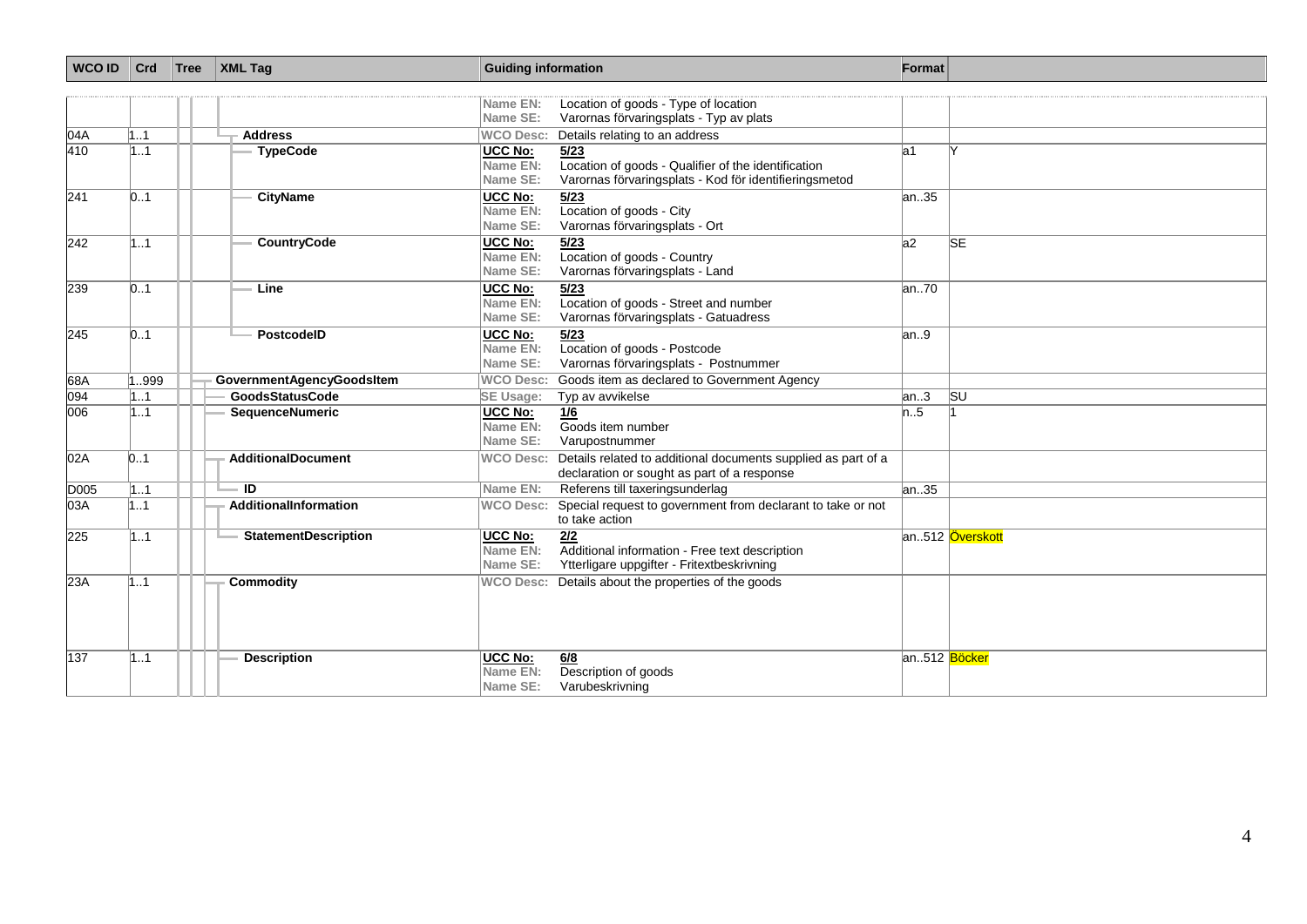| <b>WCO ID</b> | Crd   | Tree | <b>XML Tag</b>                | <b>Guiding information</b>                                                                                                                                                                                                                                                                                                                                                                                                                                                                                                                                               |       | Format       |
|---------------|-------|------|-------------------------------|--------------------------------------------------------------------------------------------------------------------------------------------------------------------------------------------------------------------------------------------------------------------------------------------------------------------------------------------------------------------------------------------------------------------------------------------------------------------------------------------------------------------------------------------------------------------------|-------|--------------|
| 21A           | 0.201 |      | <b>Classification</b>         | WCO Desc: Details about the non-commercial categorization of a<br>commodity by a standard-setting organization                                                                                                                                                                                                                                                                                                                                                                                                                                                           |       |              |
| 145           | 1.1   |      | ID                            | <b>UCC No:</b><br>6/13<br>CUS code<br>Name EN:<br>CUS-kod<br>Name SE:<br>UCC No:<br>6/14<br>Name EN:<br>Commodity code - Combined nomenclature code<br>Name SE:<br>Varukod - KN-nummer<br>UCC No:<br>6/15<br>Name EN:<br>Commodity code - TARIC code<br>Name SE:<br>Varukod - Taric-nummer<br><b>UCC No:</b><br>6/16<br>Commodity code - TARIC additional code(s)<br>Name EN:<br>Name SE:<br>Varukod - Taric-tilläggsnummer<br>UCC No:<br>6/17<br>Commodity code - National additional code(s)<br>Name EN:<br>Name SE:<br>Varukod - nationellt/nationella tilläggsnummer | an18  |              |
|               | 11    |      | <b>IdentificationTypeCode</b> | UCC No:<br>M/A<br>Name EN:<br><b>Classification qualifier</b><br>Kvalificerare för klassificering<br>Name SE:                                                                                                                                                                                                                                                                                                                                                                                                                                                            | an3   |              |
| 65A           | 01    |      | <b>GoodsMeasure</b>           | <b>WCO Desc:</b><br>Details about the goods weight, quantities, and amounts                                                                                                                                                                                                                                                                                                                                                                                                                                                                                              |       |              |
| 126           | 1.1   |      | <b>GrossMassMeasure</b>       | <b>UCC No:</b><br>6/5<br>Gross mass (kg)<br>Name EN:<br>Name SE:<br>Bruttovikt (kg)                                                                                                                                                                                                                                                                                                                                                                                                                                                                                      | n16,6 |              |
| 93A           | 0.99  |      | Packaging                     | <b>WCO Desc:</b><br>Details related to packaging                                                                                                                                                                                                                                                                                                                                                                                                                                                                                                                         |       |              |
| 142           | 0.1   |      | <b>MarksNumbersID</b>         | <b>UCC No:</b><br>6/11<br>Shipping marks<br>Name EN:<br>Name SE:<br>Märken                                                                                                                                                                                                                                                                                                                                                                                                                                                                                               |       | an512 RTY123 |
| 144           | 01    |      | QuantityQuantity              | UCC No:<br>6/10<br>Name EN:<br>Number of packages<br>Name SE:<br>Antal kollin                                                                                                                                                                                                                                                                                                                                                                                                                                                                                            | n.8   | 20           |
| 141           | 0.1   |      | <b>TypeCode</b>               | UCC No:<br>6/9<br>Type of packages<br>Name EN:<br>Name SE:<br>Kollislag                                                                                                                                                                                                                                                                                                                                                                                                                                                                                                  | an2   | CT           |
| 99A           | 1.1   |      | <b>PreviousDocument</b>       | <b>WCO Desc:</b><br>Information relating to the previous document                                                                                                                                                                                                                                                                                                                                                                                                                                                                                                        |       |              |
| 171           | 1.1   |      | LineNumeric                   | <b>UCC No:</b><br>2/1<br>Simplified declaration/Previous documents - Goods item<br>Name EN:<br>identifier<br>Name SE:<br>Förenklad deklaration/Tidigare dokument -                                                                                                                                                                                                                                                                                                                                                                                                       | n.5   |              |